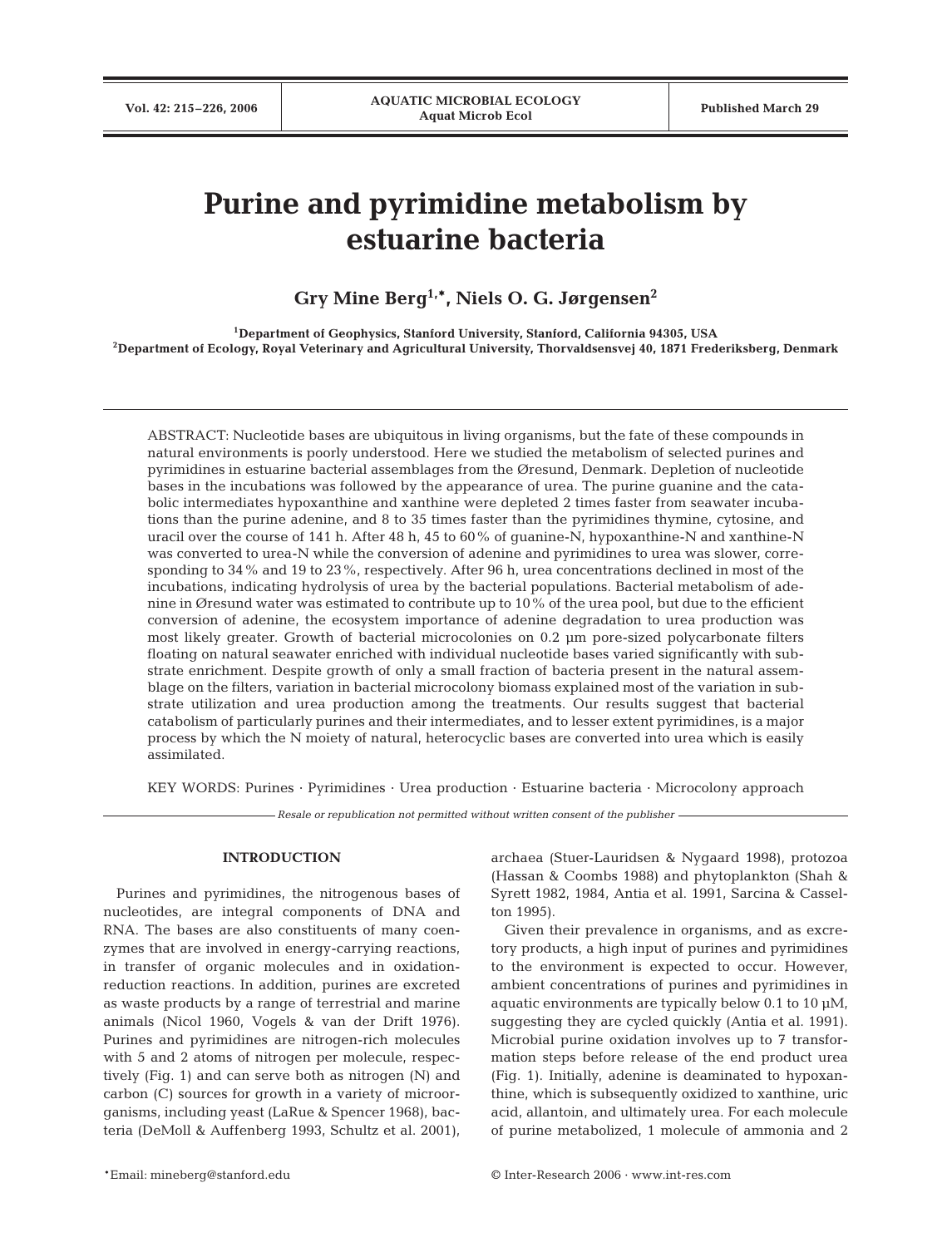molecules of urea are produced. Similarly, aerobic pyrimidine oxidation results in the production of 1 molecule of ammonia and 1 molecule of urea per pyrimidine (Vogels & van der Drift 1976). Therefore, purine and pyrimidine degradation can serve as a major source urea in nature.





Urea can be an important N source to phytoplankton in coastal environments (Remsen 1971, McCarthy 1972, Kristiansen 1983, Berg et al. 1997). In addition, urea may sustain a significant portion of the N demand by estuarine bacteria when other N sources are scarce (Jørgensen 2006, this issue). Whether a significant por-

> tion of the urea observed in coastal systems is produced from purine and pyrimidine degradation depends on the prevalence of purine- and pyrimidine-degrading bacteria, and whether these bacteria hydrolyze the urea produced to ammonium. Addition of purines or nucleic acids to anoxic marine sediments (Therkildsen et al. 1996) and to seawater and freshwater bacterial incubations (Berman et al. 1999) leads to an increase in urea concentrations, but the relationship between purine and pyrimidine degradation and urea production has not been examined, nor has the role of purine and pyrimidine hydrolysis versus urea hydrolysis by marine bacterial communities.

> We performed a series of purine and pyrimidine additions to incubations of natural estuarine bacteria in order to determine the lability of purines and pyrimidines, and to investigate the potential production and consumption of urea by the bacteria. In order to investigate differences in bacterial biomass with treatment, we used a microcolony epifluorescence technique (Binnerup et al. 1993) where formation of microcolonies on 0.2 µm polycarbonate filters, floating on natural seawater enriched with purines and pyrimidines, was quantified. This technique demonstrated good agreement between final gross bacterial biomass and the rate of purine and pyrimidine utilization in natural seawater incubations.

## **MATERIALS AND METHODS**

**Sampling and preparation of bacterial cultures.** Water for all experiments was collected between April and August 1998 along the Øresund coast north of Copenhagen, Denmark. Salinity was 12 to 18 ppt and water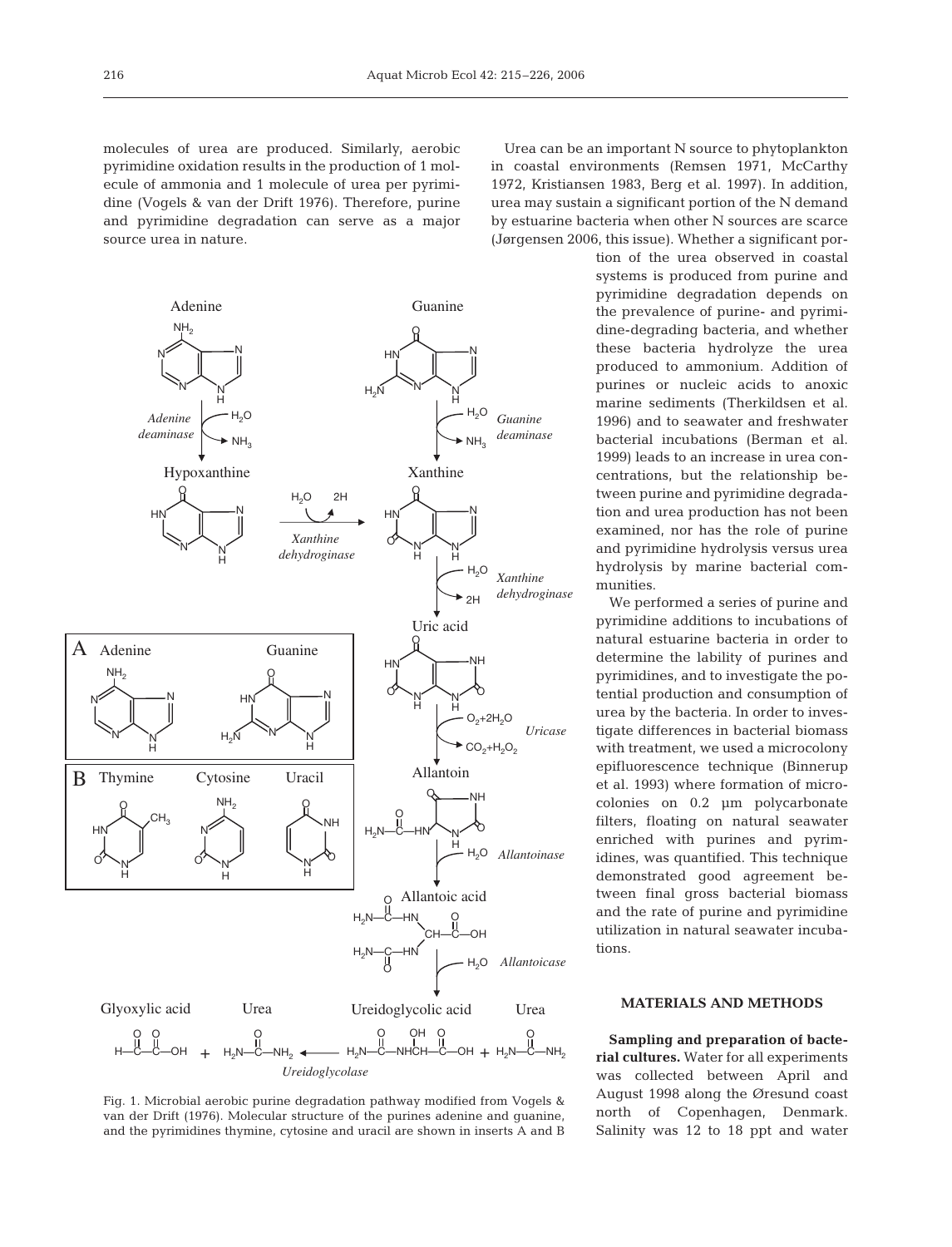temperature was 10 to 19°C. For all experiments, particles above bacterial size were removed by filtration through Whatman GF/F filters with an estimated nominal pore size of 0.7 µm.

**Uptake of purines, pyrimidines and purine degradation products.** Bacterial uptake of the purines adenine and guanine, their degradation products hypoxanthine and xanthine, and the pyrimidines cytosine, uracil and thymine were tested by the addition of the substrates to duplicate samples of 20 ml GF/F-filtered water. Final concentrations of nucleotide bases were 2 to 2.5 µM (4 to 12 µg-atom N  $l^{-1}$ ). The samples were incubated at 15 to 20°C for 141 h in the dark on a shaking table with gentle rotation. At 0, 19, 48, 98 and 141 h, samples for bacterial counts (2 ml) and for HPLC analysis of the concentration of bases (1 ml; filtered through 0.2 µm pore size filters and frozen until analysis) were taken. Samples for bacterial abundance were preserved with 0.2-µm-filtered and buffered formaldehyde (pH 8.0; adjusted with borate). The bacterial abundance was determined by acridine orange staining according to Hobbie et al. (1977). Bacteria were counted at 10 different sites on the filters and at each site between 30 and 100 bacteria were counted.

Concentrations of the nucleotide bases were determined by UV absorption at 254 nM after separation by reversed phase HPLC according to the procedure by Waters Corporation. The chromatographic equipment consisted of the following Waters equipment: two 510 pumps, a 717 WISP autoinjector, a 2687 UV/VIS detector and a 4.6 × 250 mm Waters Symmetry C-18 column (5  $\mu$ m particle size). Millenium<sup>32</sup> software was used for control of the system and for manipulation of the chromatograms. Eluents were 100 mM ammonium acetate adjusted to pH 6.0 with (A) acetic acid and (B) methanol. Column temperature was 30°C and the flow rate was 1 ml  $min^{-1}$ . The solvent gradient was according to Table 1. The detection limit of the bases varied from 50 to 100 nM depending on the elution time (the fastest eluting peaks had the lowest detection limit). The sample injection volume was 100 µl.

To investigate the production of urea from adenine at naturally occurring adenine concentrations, *in situ* adenine concentrations were measured by HPLC as above with the following modifications to improve detection: adenine in Øresund water was pre-concentrated using extraction cartridges made of C-18 material (Waters Oasis HLB Plus). The cartridges were conditioned with 5 ml Milli-Q water after which 40 ml sample was slowly loaded onto the cartridge with a peristaltic pump (1 ml min<sup>-1</sup>). A trace amount of  $[^{14}C]$ adenine was added to the 40 ml water sample and was used to determine recovery of adenine on the cartridge. The cartridges were washed with 10 ml Milli-Q water after which the content was slowly eluted with

| Table 1. Solvent gradient used for determination of nucleotide |
|----------------------------------------------------------------|
| base concentrations. $A = 100$ mM ammonium acetate. $B =$      |
| methanol. Gradient curves: $0 = no$ change, $6 = line$ change, |
| $11 = \text{immediate change}$                                 |
|                                                                |

| Time (min) | %A  | %B | Curve    |
|------------|-----|----|----------|
| 0          | 100 | 0  | $\Omega$ |
| 9.5        | 96  | 4  | 6        |
| 13.5       | 96  | 4  | 6        |
| 19.0       | 85  | 15 | 6        |
| 26.5       | 85  | 15 | 6        |
| 27.0       | 50  | 50 | 6        |
| 30.5       | 100 | 0  | 11       |
| 46.0       | 100 | 0  | 11       |
|            |     |    |          |

acetonitrile according to the recommendations of the manufacturer, and collected. After the acetonitrile was evaporated, the samples were dissolved in 500 µl Milli-Q water. Subsamples were analyzed by HPLC as above or were radioassayed. The average recovery of [ 14C]-adenine was determined to be 11% (range 10 to 13%; results not shown). The relatively low recovery of adenine most likely indicates that other organic molecules also absorbed to the C-18 material. The measured recovery was used for calculation of *in situ* adenine concentrations.

**Dissolved nitrogen determinations.** Changes in concentrations of urea, nitrate  $(NO<sub>3</sub><sup>-</sup>)$  and ammonium (NH4 +) were also determined in the incubations with additions of nucleotides. Urea concentration was determined by the monoxime method according to Price & Harrison (1987). Concentrations of  $NO<sub>3</sub><sup>-</sup>$  and NH4 + were determined by standard autoanalyzer technique.

**Bacterial adenine metabolism: uptake, respiration and conversion into urea.** Bacterial utilization of adenine and its conversion to urea was investigated under ambient adenine concentration by trace addition of [ 14C]-adenine to 20 ml GF/F-filtered water samples. Each bottle received  $0.045 \mu$ Ci [U-<sup>14</sup>C]-adenine (specific activity of  $287$  mCi mmol<sup>-1</sup>, Amersham Biosciences), corresponding to a final concentration of 7.95 nM adenine. At 3, 24, 48, 96 and 168 h, (1) incorporation of adenine into bacterial biomass (collection of bacteria on 0.2 µm filters), (2) respiration of adenine (collection of  $[^{14}C]$ -CO<sub>2</sub>), and (3) conversion of adenine into urea (urease mediated hydrolysis of  $[$ <sup>14</sup>C]-urea to  $[$ <sup>14</sup>C]-CO<sub>2</sub>) were determined in triplicate. Details of the different procedures follow below.

(1) Incorporation of adenine was determined at each sampling time by addition of formaldehyde to a final concentration of 2% to stop biological activity. The water was subsequently filtered through 0.2 µm membrane filters and the filters were radioassayed.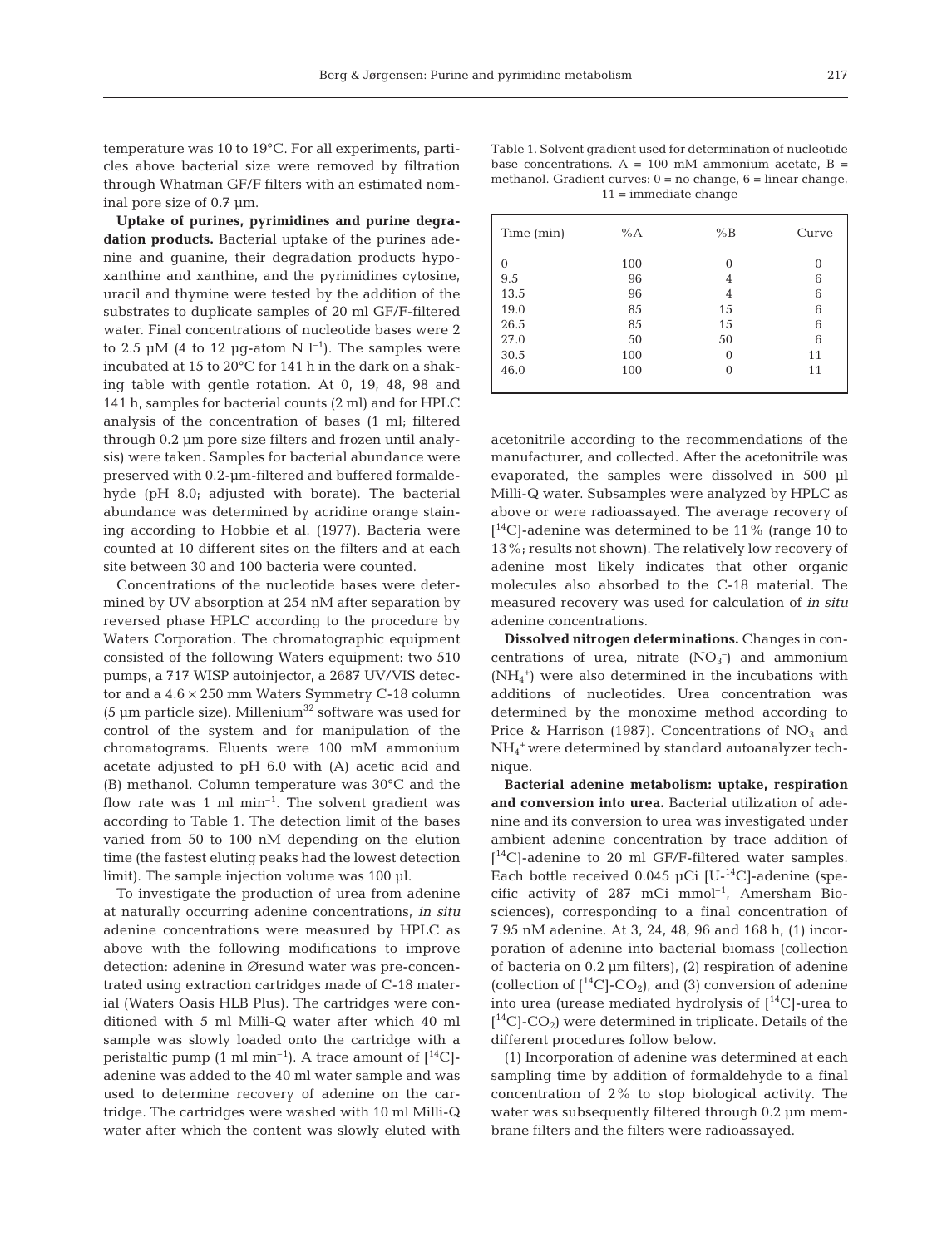(2) Respiration of adenine was determined by mounting rubber membranes with  $CO<sub>2</sub>$  traps (1 ml Eppendorf-type vial with an accordion-folded wick attached to the membrane with a 0.5 mm 20 fishing nylon line) on the bottles. At each sampling time, 3 replicate bottles received 500 µl 10%  $H_3PO_4$  to release  $[$ <sup>14</sup>C]-CO<sub>2</sub>. The wicks in the CO<sub>2</sub> traps were wetted with 100 µl phenylethylamine with a hypodermic needle and incubated for 1 h on a shaking table to adsorb the  $CO<sub>2</sub>$  produced. The traps were subsequently transferred to scintillation vials and radioassayed after addition of scintillation cocktail. Linearity of the  $[$ <sup>14</sup>C $]$ -CO<sub>2</sub> production from degradation of  $[14C]$ -adenine over time was tested in preliminary studies. The linearity experiments demonstrated that there was a linear development in  $[^{14}C]$ -CO<sub>2</sub> production in samples collected 0.5, 1, 2, 3 and 4 h after  $[$ <sup>14</sup>C $]$ -adenine addition, indicating that adenine taken up by the bacteria was immediately metabolized (results not shown).

(3) Conversion of adenine to urea was determined at each sampling time by addition of 50 µl concentrated HCl to stop biological activity and to release  $[{}^{14}C$  -  $CO_2$ . Preliminary tests demonstrated that a small percentage of  $[^{14}C]$ -CO<sub>2</sub> from respiration of  $^{14}C$ -adenine remained in the samples after acidification. Since all  $[$ <sup>14</sup>C]-CO<sub>2</sub> in the samples in the following urease treatment would be assumed to originate from  $[14C]$ -urea, traces of  $[14C]$ -CO<sub>2</sub> were removed from the samples by freeze-drying. The samples were re-dissolved in the serum bottles in 20 ml 10 mM potassium phosphate buffer with 10 mM lithium chloride and 1 mM EDTA (pH 8.2) prior to addition of 10 units of urease enzyme. This buffer was recommended by Sigma-Aldrich to optimize the enzyme reaction. The serum bottles were closed with membranes with attached  $CO<sub>2</sub>$  traps. During a 2.5 h incubation period, urease hydrolyzed  $[$ <sup>14</sup>C $]$ labelled and unlabelled urea to  $[^{14}C]$ -CO<sub>2</sub> and CO<sub>2</sub> (and  $NH_4$ <sup>+</sup>). Finally, 1.5 ml  $H_3PO_4$  was added to each sample and the wicks were wetted with 100 µl phenylethylamine to absorb the CO<sub>2</sub> produced. *In situ* urea concentrations were determined as described above.

The efficiency of the applied  $CO<sub>2</sub>$  traps for collection of  $\lceil$ <sup>14</sup>C]-CO<sub>2</sub> from  $\lceil$ <sup>14</sup>C]-urea after treatment with urease was tested for different urea concentrations. Water samples of 20 ml received combinations of unlabelled urea at 0.5 to 4.0  $\mu$ M urea and  $[$ <sup>14</sup>C]-urea at concentrations of 0.01 to 0.5 µCi per sample (specific activity was 56 mCi mmol<sup>-1</sup>; Perkin Elmer). The recovery of  $[$ <sup>14</sup>C $]$ - $CO<sub>2</sub>$  varied from 19 to 24% (mean of 22%; results not shown). When tested with  $[H_2^{14}CO_3]$  (ampoules for [<sup>14</sup>C] primary measurements), the phenylethylamine traps had a recovery of 97%  $[$ <sup>14</sup>C $]$ -CO<sub>2</sub> after acidification (results not shown). Since we were unable to determine the reason for the low recovery in  $[^{14}C]$ -CO<sub>2</sub>

from urea, we assumed a 22% recovery when calculating the total urea production from adenine.

**Bacterial growth on purines and pyrimidines investigated through a microcolony approach.** Uptake of purines, their degradation products and pyrimidines was also investigated through a microcolony technique according to Binnerup et al. (1993). The principle of this technique is that bacteria are filtered onto polycarbonate filters that float on top of a medium enriched with the substrate of interest. Only bacteria capable of utilizing the substrate(s) in the medium will divide and form new cells. In addition to selection for substrate utilization, the technique also separates bacterial growth from protozoan grazing if natural water and soil samples are studied. At the end of the incubation, the number of colonies, the number of bacteria within the colonies, and the size of the bacteria can be enumerated. The bacterial biomass is expected to represent the quality of the substrate to the bacteria.

In the present investigation, 500 µl GF/F-filtered Øresund water (ca.  $2 \times 10^5$  bacterial cells) was filtered onto 0.2 µm pore size and 25 mm diameter Nuclepore polycarbonate filters and transferred to 9 cm plastic Petri dishes with 50 ml of 0.2 µm filtered Øresund water. Each dish was enriched with 2.5 µM of one purine, degradation product, pyrimidine or urea as in the initial incubation experiment. After 7 d, the filters were gently blotted, transferred to a solution of 0.015% acridine orange in a 2.5 cm Petri dish, and allowed to float for 5 min. After 5 min, filters were transferred 2 additional times to dishes with Milli-Q water to rinse out excess acridine orange. The filters were inspected by epifluorescence technique (Zeiss Axioplan microscope) using low magnification to identify presence and numbers of microcolonies on the filters. Individual colonies were recorded by a Quantix KAF 1400-G2 CCD camera (Photometrics) at  $100\times$  magnification (Fig. 2A). All microcolonies on each filter were recorded. Number and area of individual bacteria in the microcolonies were subsequently determined using the Image-Pro Plus software (v. 4.5; Media Cybernetics). In some instances bacteria in the microcolonies were embedded in an organic matrix that was slightly stained with acridine orange (Fig. 2B). Since this stained, organic matrix interfered with the digital registration of number and size of the bacteria, the matrix was removed with Image-Pro Plus. With the software a background image without bacteria was produced by erosion  $(11 \times 11)$  pixels, 3 passes) and dilation  $(11 \times 11$  pixels, 3 passes) of the original image. The background image was subtracted from the original image, leaving only the bacteria in the image, as can be seen in Fig. 2C. Subsequently, the number of bacteria in the microcolonies was quantified using Image-Pro Plus.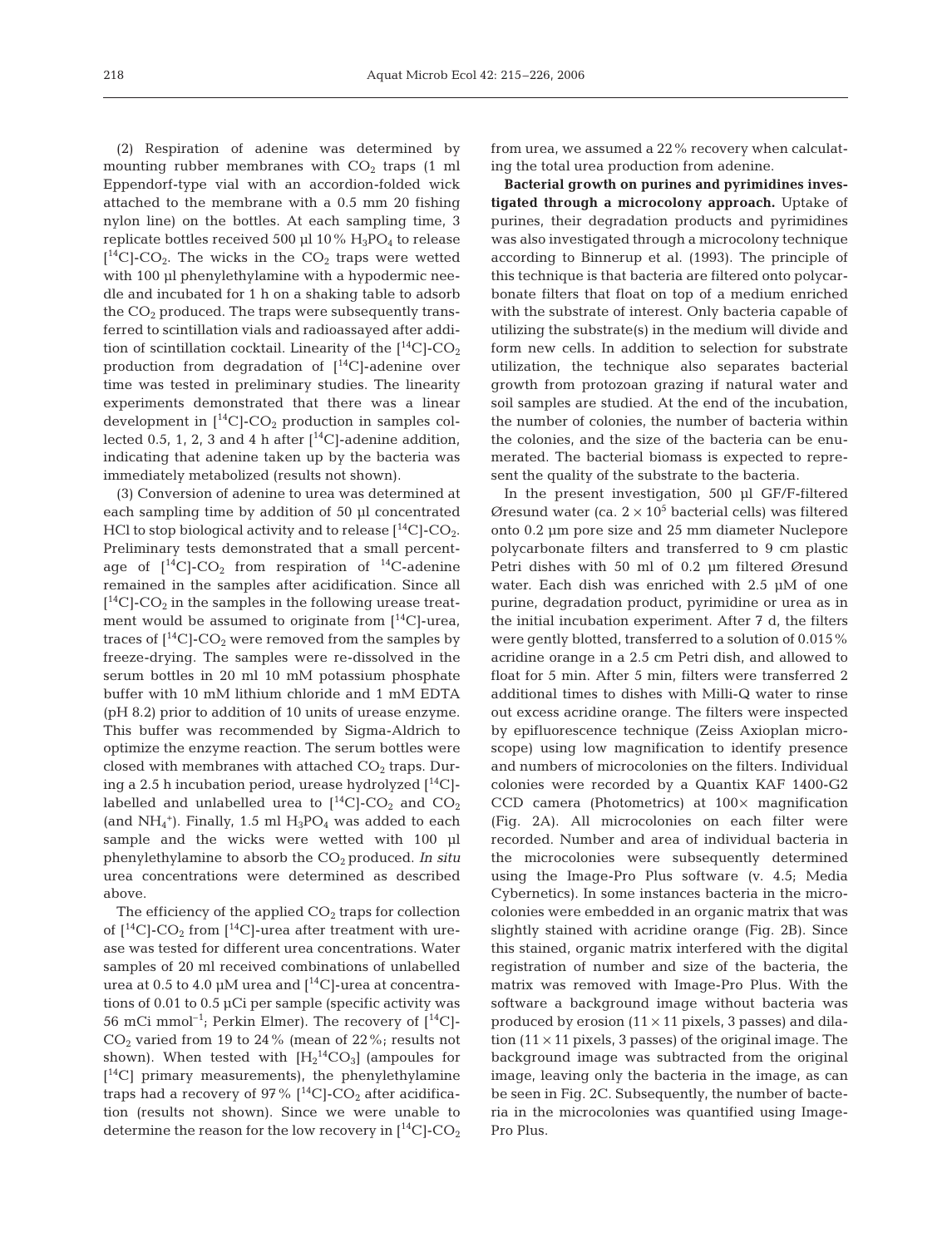## **RESULTS**

# **Uptake of purines, pyrimidines and production of urea**

Purines and their intermediates were taken up faster than pyrimidines over the course of 141 h (Fig. 3A). Guanine and the intermediates hypoxanthine and xan-



After optimization

Fig. 2. (A) Example of an acridine orange stained microcolony recorded at  $100\times$  magnification. (B) Example of bacterial cells embedded in an organic matrix in the microcolony. (C) Image manipulation with Image-Pro Plus software to remove the organic matrix background from the bacterial cells in (B). The background image was subtracted from the original image, leaving only the bacteria in the image

thine were depleted from the medium within the first 48 h of the experiment, whereas adenine was depleted within 96 h. Uracil appeared to be the most bioavailable pyrimidine and was depleted from the medium after 141 h. Thymine and cytosine concentrations decreased 26 and 46%, respectively, over the course of the experiment (Fig. 3A). Concomitant with changes in purine concentrations, changes in concentrations of

> $NH_4^+$  and  $NO_3^-$  were monitored (data not shown). During the initial 48 h,  $NH_4$ <sup>+</sup> declined from  $9 \pm 1$  to  $3 \pm 2$  µM and remained at that level during the rest of the incubation. Initial and final concentrations of  $NO<sub>3</sub><sup>-</sup>$  were similar, 28  $\pm$  2 and  $31 \pm 2$  µM, respectively (mean concentrations  $\pm$  1 SD). The additions of purines and pyrimidines most likely exceeded natural concentrations in Øresund water several-fold, as the concentration of adenine varied between 0.015 and 0.053 µM in April when the water was collected.

> Consistent with the pattern in purine utilization, more urea was produced in the incubations with guanine, xanthine and hypoxanthine compared with the other incubations (Fig. 3B). In the first 48 h of the time course, urea production corresponded to 60, 46 and 45% of xanthine, hypoxanthine and guanine additions, respectively (based on *N* content in the bases and in urea) (Fig. 3A,B). In contrast, urea production equalled 19 to 23% of the pyrimidine additions in the same period. The urea concentration in the adenine treatment corresponded to 34% of the adenine addition, intermediate between that in the treatments with the other purines and pyrimidines. It was assumed that 2 urea molecules were produced for each purine molecule, and that 1 urea molecule was produced for each pyrimidine molecule, when calculating the efficiency of purine or pyrimidine conversion to urea (Fig. 1). After 48 h, urea concentrations decreased or increased at a slower rate in 3 of the purine incubations (guanine, hypoxanthine and adenine) suggesting that urea was consumed simultaneously with its production (Fig. 3B). The highest urea concentrations of 5.2 and 4.0 µM occurred at 96 h in the xanthine and guanine incubations, respectively, and corresponded to 84% (xanthine) and 80% (guanine) of the purine additions. In a parallel incubation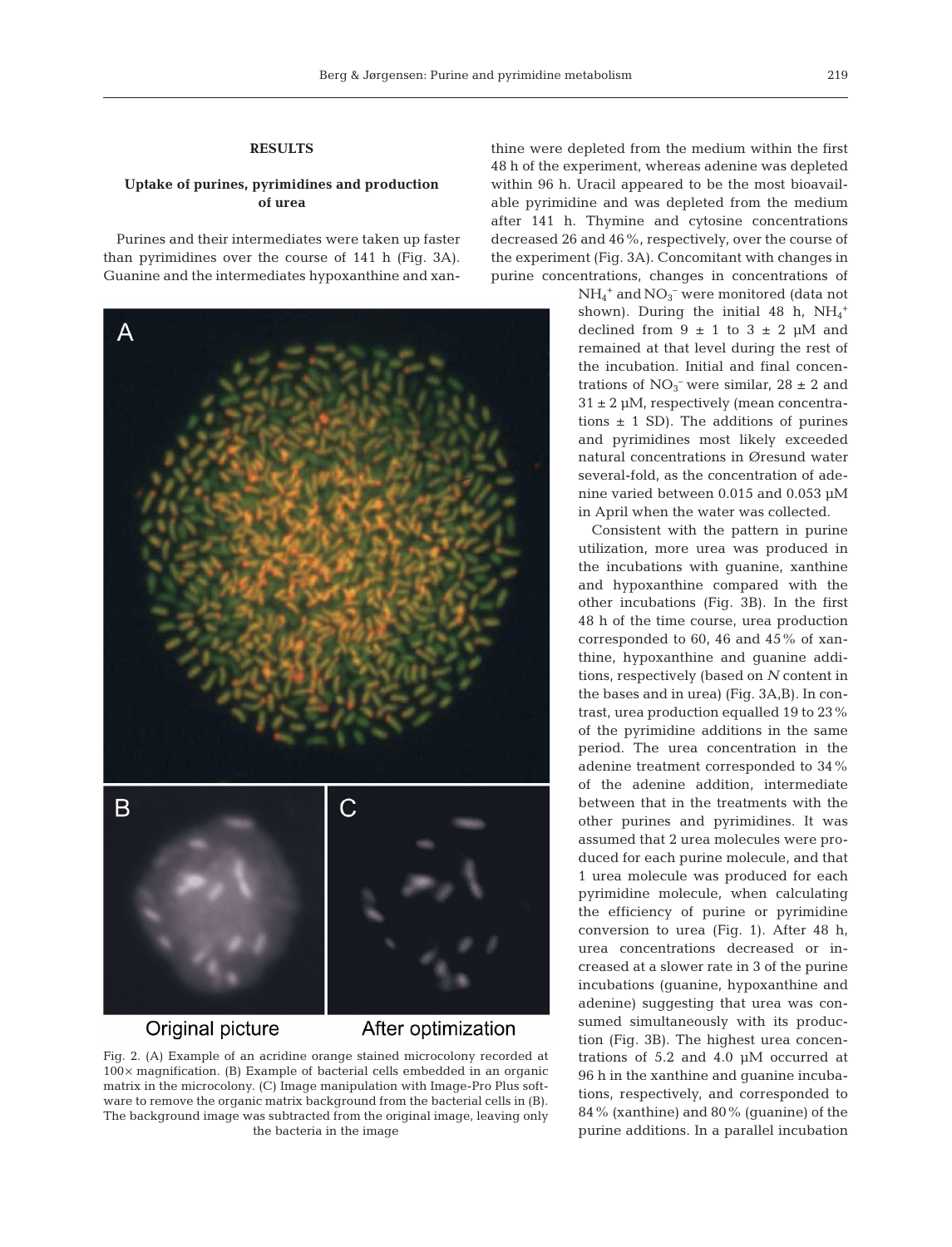with untreated Øresund water, the urea concentration was 0.35 ± 0.15 µM and no increase or decrease in concentration was observed (data not shown).

The addition of purines, pyrimidines and urea stimulated bacterial growth relative to the control, which



Fig. 3. (A) Depletion of adenine, guanine, hypoxanthine, xanthine, urea, cytosine, thymine, and uracil in cultures of Øresund water, filtered through Whatman GF/F-filters (0.7 µm pore size). The cultures were spiked with free bases to final concentrations of ca. 2.5 µM. GF/F-filtered Øresund water without additions served as a control. (B) Production of urea in the cultures. (C) Acridine orange direct counts of bacteria in the cultures as described above. Error bars indicate deviation from the mean  $(n = 2)$ 

was filtered seawater without nutrient addition. The urea treatment supported less bacterial growth than the purine and pyrimidine treatments (Fig. 3C). By 48 h, bacterial abundance in all the treatments was on average  $52 \pm 17\%$  higher than in the control. By 96 h, the xanthine and urea treatments had  $10 \pm 3\%$ lower bacterial densities than the control, and thymine, hypoxanthine and guanine treatments had  $35 \pm 3\%$  higher densities compared to the control (Fig. 3C). By 141 h, there were no further increases in bacterial abundance in the different treatments. At this point, we observed the presence of nanoflagellates in some treatments. Their densities were not quantified but could have been a factor in the increased variability among the treatments leading up to 141 h.

## **Bacterial adenine incorporation and conversion to urea**

The  $1^4$ C<sub>l</sub>-adenine incubations were made to obtain conservative estimates of the *in situ* rates of urea production due to bacterial decomposition of purines. Adenine was chosen because we could not detect concentrations of other purines or pyrimidines with the present HPLC method.  $[$ <sup>14</sup>C]-labeled adenine was added at trace level to incubations with GF/F filtered seawater (nominal pore size 0.7 µm) and followed for 169 h. In the first 49 h, approximately 50% of the added  $[$ <sup>14</sup>C]-adenine isotope was recovered in the bacterial biomass and only a fraction  $(<5\%)$  of  $[^{14}C]$  was incorporated into urea (Fig. 4). By 96 h, the proportion of  $\lceil^{14}C\rceil$  in the bacteria had declined to 29%, while 34% of the  $[$ <sup>14</sup>C] was recovered in urea. From 96 to 169 h, the incorporation of  $[$ <sup>14</sup>C $]$  slightly increased while the proportion of  $\vert^{14}C\vert$  in urea declined to 14%. Respiration of adenine increased throughout the time course with 50% of the added adenine having been respired by 169 h. Recovery of the added  $[$ <sup>14</sup>C $]$ -adenine isotope in bacterial biomass,  $CO<sub>2</sub>$  and urea was 75% at 25 and 49 h, and increased to 97 and 104% at 96 and 169 h, respectively. The conversion efficiency of adenine-C to urea-C in this experiment was 34%, corresponding to a conversion efficiency of adenine-N to urea-N of 68% (2 urea molecules are produced from each adenine molecule). In a similar, preliminary experiment, 28% of the added  $[$ <sup>14</sup>C]-adenine-N was converted to urea-N (data not shown). This was comparable to the N conversion efficiency of 34% in the purine uptake experiment (Fig. 3A,B). Relative to the ambient urea and adenine concentrations of about 350 nM and 15 to 53 nM, respectively, in Øresund water, this means that 3 to 10% of the urea pool in the water might have originated from adenine alone.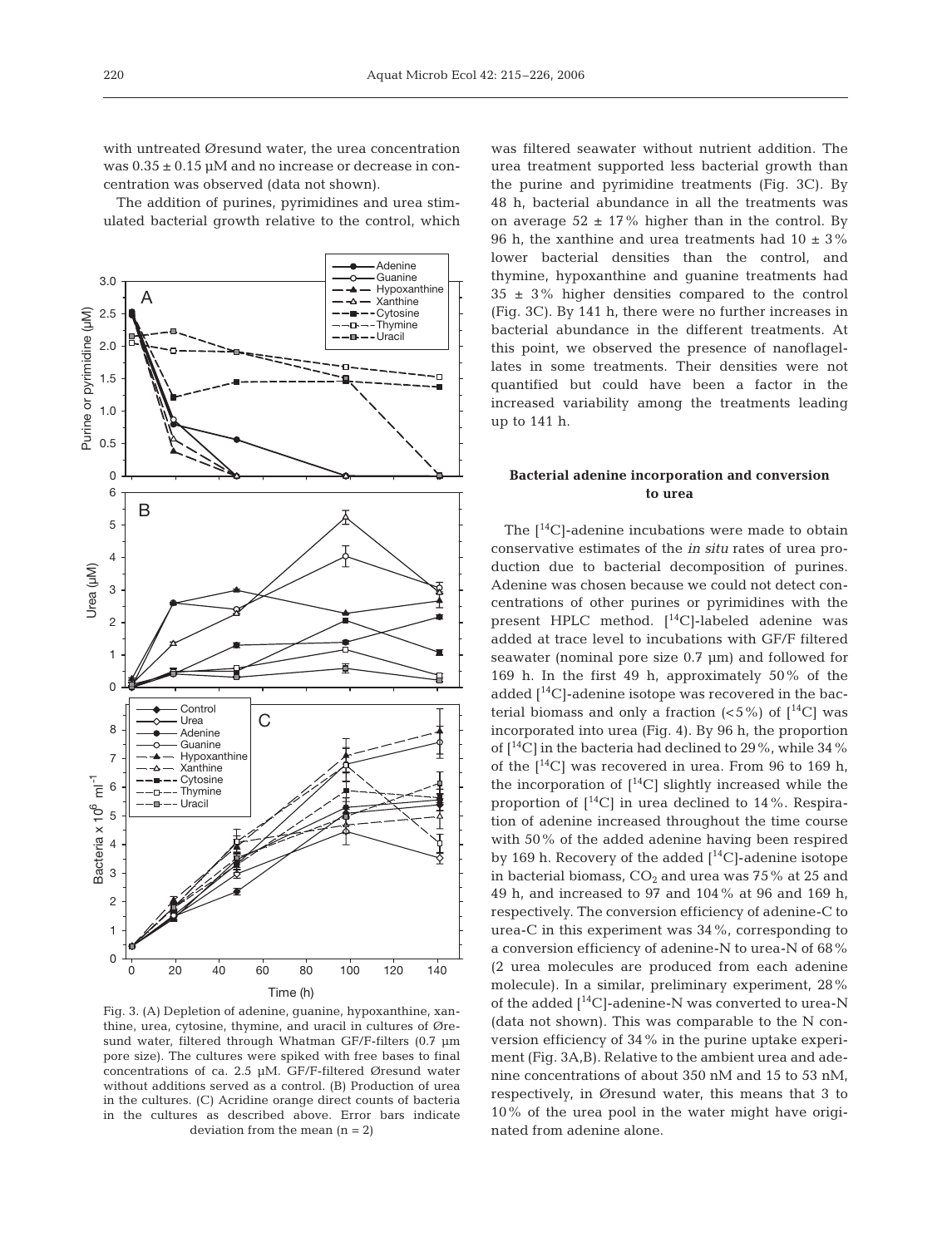

Fig. 4. Transformation of  $[$ <sup>14</sup>C]-adenine added at trace level to Whatman GF/F filtered seawater, as percent of the added adenine, into  $[14C]$ -urea, bacterial biomass and  $[14C]$ -CO<sub>2</sub>. Recovery of the added  $[14C]$  isotope in urea, biomass and  $CO<sub>2</sub>$  is indicated over the columns. Mean  $\pm$  1 SD  $(n = 3)$  shown

#### **Microcolony growth**

The number of bacterial microcolonies on each of the polycarbonate filters was  $53 \pm 5$  in the control, adenine and guanine treatments (Fig. 5A). In the hypoxanthine and xanthine treatments, 25 and 52% more colonies were found than in the control. In contrast, the number of microcolonies in the uracil, urea, cytosine and thymine treatments was 34 to 71% lower than in the control.

A more pronounced difference among the treatments was evident in the total number of bacteria (i.e. sum of bacteria in colonies). Here, the number increased 420, 480 and 540% in the hypoxanthine, guanine, and xanthine treatments, respectively, relative to the control (Fig. 5B). In contrast, the urea, adenine and the pyrimidine treatments demonstrated no difference in total bacterial number relative to the control. It appeared that hypoxanthine, guanine, and xanthine sustained a higher growth rate than the other substrates and the control, which also influenced the size of the bacteria in the microcolonies. The bacteria in the fast-growing microcolonies (hypoxanthine, guanine, and xanthine) were on average  $32 \pm 5\%$  smaller in size relative to the bacteria in the control (Fig. 5C). The bacteria in the fast-growing colonies were similar in size *(t*-test, p > 0.05). In the cytosine, thymine and uracil enrichments,

and in the control, the bacterial size was 120 to 140 pixels (difference in size among these treatments not significant; *t*-test, p> 0.05). In contrast, the bacteria in the adenine treatment were 26% larger in size relative to the control (significantly different from the control and cytosine; *t*-test, p < 0.05). The difference in size suggested that bacteria metabolizing adenine tended to produce larger cells, whereas bacteria metabolizing guanine and the purine intermediates divided faster and therefore produced smaller cells. As a result, total bacterial biomass (bacterial area × bacterial abundance) demonstrated that growth on adenine was intermediate between the control-urea-pyrimidines group and the guanine-xanthine-hypoxanthine group (Fig. 5D).

Microcolony bacterial biomass agreed well with the uptake of purines and pyrimidines (Fig. 3A) and with the production of urea (Fig. 3B) measured independently (Fig. 6A,B). Bacterial biomass was slightly better correlated with purine and pyrimidine uptake  $(r^2 = 0.92)$  than with urea production  $(r^2 = 0.87)$ .

### **DISCUSSION**

Although purine and pyrimidine bases are ubiquitous components of all living material, almost no quantitative data exist on concentrations and fate of the bases in marine environments. Similarly, the significance of purines and pyrimidines to the production of urea in natural environments has received little attention in the literature, even though urea is an important N source to phytoplankton compared with inorganic nitrogen such as  $NH_4$ <sup>+</sup> and  $NO_3^-$  (McCarthy 1972, Berman & Bronk 2003). Our results suggest significant differences in the lability of purines and pyrimidines to marine bacterial populations, and we further demonstrate a direct link between purine and pyrimidine decomposition and urea production.

#### **Degradation of purines**

Assuming that the rates of purine and pyrimidine uptake measured in the present investigation approximate the true potential of natural marine bacterial populations, guanine is taken up 8 to 35 times faster than the pyrimidines thymine, cytosine and uracil, and twice as fast as adenine. The reason for adenine being metabolized significantly slower compared to guanine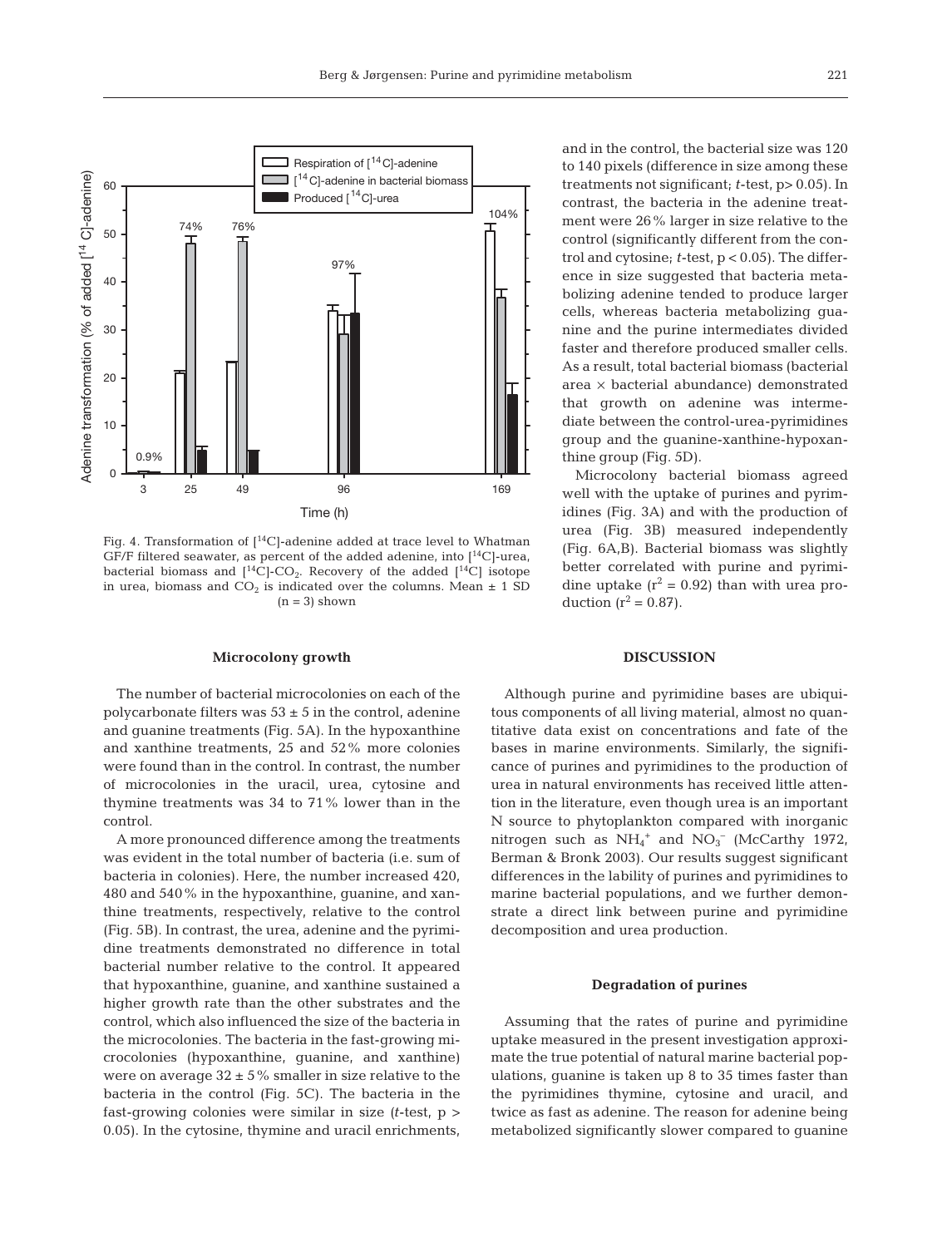

Fig. 5. Growth of microcolonies on polycarbonate filters floating on top of 0.2 µm filtered Øresund seawater spiked with 2.5 µM adenine, guanine, hypoxanthine, xanthine, urea, cytosine, thymine, uracil and a control with no addition. (A) Number of microcolonies per 25 mm filter. (B) Total number of bacteria in microcolonies per filter. (C) Size of bacterial cells (bacterial area in terms of recorded numbers of pixels per bacteria). (D) Total bacterial biomass (bacterial area × bacterial abundance) per filter

by marine bacterial populations is intriguing and unclear. Both purines contain 5 atoms of nitrogen and can be deaminated to the intermediates hypoxanthine and xanthine via adenine deaminase and guanine deaminase, respectively (Fig. 1).

Many bacteria can degrade adenine, but some eubacteria, among these actinomycetes, lack adenine deaminase and have a low or no degradation of adenine (Watanabe & Ohe 1972, Vitols et al. 1974, Vogels & van der Drift 1976). Microorganisms without adenine deaminase may produce hypoxanthine from adenine by synthesizing adenosine which is converted to inosine and hypoxanthine (LeChevalier et al. 1982). In other microorganisms, adenine can inhibit purine utilization in general (Eschmann & Kaltwasser 1980). These metabolic differences may be related to the availability of the different purines in the habitat of the microorganism. For example, guanine and hypoxanthine are produced as excretion products by a marine ciliate (Soldo et al. 1978) and guanine is a major component of fish skin and scales (Nicol 1960, Staley &

Ewing 1992). The prevalence of guanine and hypoxanthine excretion by ciliates and other zooplankton in marine environments is not known, but the high lability of guanine and hypoxanthine to marine bacteria may well reflect its rate of production by higher trophic levels and its availability in the water column. Consistent with this, investigations of purine utilization by marine phytoplankton demonstrate that guanine and hypoxanthine are preferentially assimilated to adenine in several different species (Antia et al. 1975, Shah & Syrett 1982, 1984).

#### **Degradation of pyrimidines**

The pyrimidines thymine, uracil and cytosine were degraded even slower than adenine. In the literature, few studies have focused on bacterial uptake and utilization of pyrimidines. According to Vogels & van der Drift (1976) some bacteria possess reductive pathways for degradation of pyrimidines into  $NH_4^+$  and amino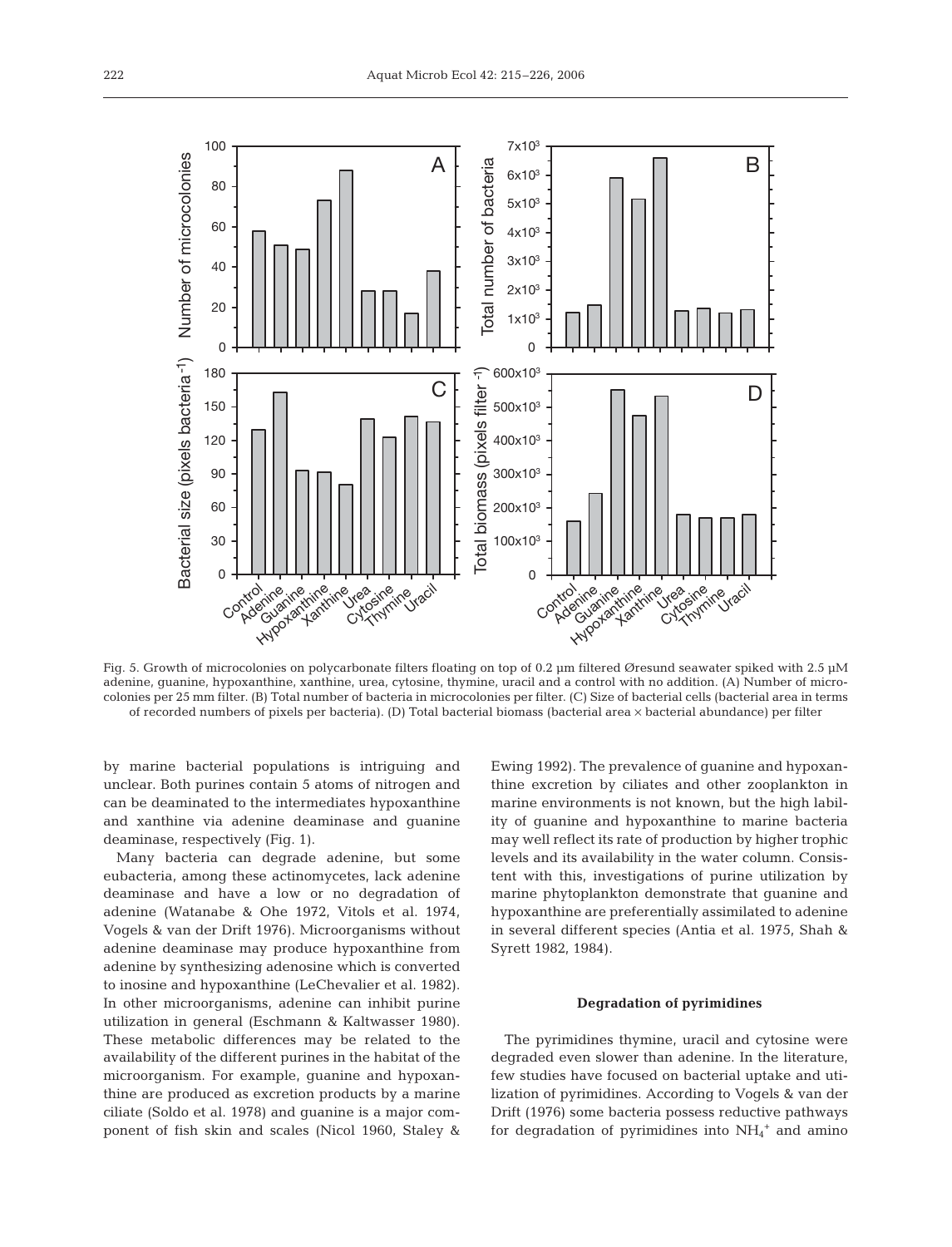acid derivatives (β-alanine and β-aminoisobutyric acid), but the reactions are energy-demanding and require NADPH. Alternatively, other bacteria utilize oxidative pathways in which pyrimidines are degraded to NH4 +, urea and organic acids, but only in the absence of  $NH_4$ <sup>+</sup>. The reason for the low consumption of pyrimidines in our experiments is not clear. Possibly, the ambient concentrations of  $NH_4^+$  (3 to 9 µM) and  $NO<sub>3</sub><sup>-</sup>$  (30 µM) lowered the activity of pyrimidine degrading enzymes as observed for cytosine deaminase in *Escherichia coli* (Ban et al. 1972).

## **Production of urea**

Urea production mirrored the uptake of purines and pyrimidines in that it occurred faster in the guanine, hypoxanthine and xanthine treatments, compared with the cytosine, thymine, and uracil treatments. A time lag in urea production was observed in the adenine-enriched treatments. In the  $[$ <sup>14</sup>C $]$ -adenine incubations, the production of  $\int_1^{14}$ C]-urea peaked at 96 h, after the bacterial density began declining (data not shown). A time lag in urea production coinciding with late exponential bacterial growth phase was also noted in Therkildsen et al. (1996) where no exogenous purine was added. In that study, production of urea was attributed to an increased degradation of intracellular RNA, occurring immediately after carbon exhaustion. This was also observed by Mason & Egli (1993). In addition to the time lag, the efficiency of urea production was low (28 to 68%), suggesting that adenine-N was used for purposes other than urea production. Urea production could be reduced by recycling adenine for the production of nucleotides or ATP (Karl & Winn 1984), and in salvage pathways, as observed in some Archaea (Stuer-Lauridsen & Nygaard 1998). The rate of adenine incorporation into nucleotides in marine environments is on the order of 0.025 nmol  $l^{-1}$  h<sup>-1</sup> (Karl & Bossard 1985). This is very low compared to the adenine uptake rate of 129 nmol  $l^{-1}$  h<sup>-1</sup> measured in the present investigation (Table 1), suggesting this was not a major process in our experiment. Other processes, possibly urea uptake, could have resulted in the incomplete conversion of adenine-N into urea-N.

Incomplete conversion of purine to urea or consumption by bacteria was evident even in the enrichments with the greatest urea production rates, xanthine and guanine, where the conversion efficiency was approximately 16 to 20% below the theoretical maximum efficiency (based on Fig. 1). Irregular decreases in urea concentrations towards the latter half of the incubation period in 5 out of 7 treatments indicated that urea was hydrolyzed to some extent

by the bacteria. Nevertheless, hydrolysis rates were slow enough for urea to accumulate in all the treatments, suggesting that urea is less attractive to bacteria than nucleotide bases. Consistent with this, microcolony growth on urea-enriched seawater did not differ from growth in the control. Cho et al. (1996) found rates of bacterial urea production to be 2 orders of magnitude higher than the bacterial urea decomposition rates in coastal surface waters. These data suggest that nucleotide bases may turn over faster than urea in marine environments, and that bacteria may be net producers of urea. Studies of N utilization by estuarine bacteria show that uptake of urea usually is lower than uptake of free amino acids and NH4 +, except when these components are depleted (Jørgensen 2006).

The slow utilization of urea by bacteria suggests that other trophic levels benefit from bacterial urea production. In the sea, phytoplankton uptake typically controls the community urea consumption (Tamminen & Irmisch 1996). During summer months, when sources of dissolved inorganic N are scarce in many marine habitats, urea may supply upwards of 28% of the phytoplankton N demand (McCarthy 1972, Kristiansen 1983, Berg et al. 1997), and recent reports suggest that urea may be an especially important N source for cyanobacteria, such as *Synechococcus* (Berman & Bronk 2003).

Historical data on community urea demand for the Baltic Sea region, including the Danish sea coast, allowed us to evaluate if the urea production rates observed in our experiments could contribute significantly to the community N demand in this region. In summer, community urea uptake rates range from 50 to 350 nmol urea-N  $l^{-1}$  h<sup>-1</sup> (Sörenson & Sahlsten 1987, Berg et al. 2001). Our enrichment cultures demonstrated that the estuarine bacterial populations had the potential to produce urea in this range (urea production from degradation of both adenine and guanine was 150 nmol urea-N  $l^{-1}$  h<sup>-1</sup>; Table 2). We hypothesize that the low concentrations of purines in natural waters are caused by a fast uptake and conversion to urea by bacterial assemblages. The fact that guanine and hypoxanthine were taken up more rapidly relative to adenine, the only detectable purine in seawater, suggests they cycle quicker than adenine. It should be mentioned, however, that we optimized the present approach (retention on C-18 cartridge) for detection of adenine in seawater and that modification of the technique may have allowed detection of other purines (and pyrimidines). Except for concentrations of free adenine and uracil, 0.8 to 13 and 1.8 to 6 µM, respectively measured in the Gulf of Mexico by a biological assay (Litchfield & Hood 1966), we have not been able to find published data on purines or adenines in nat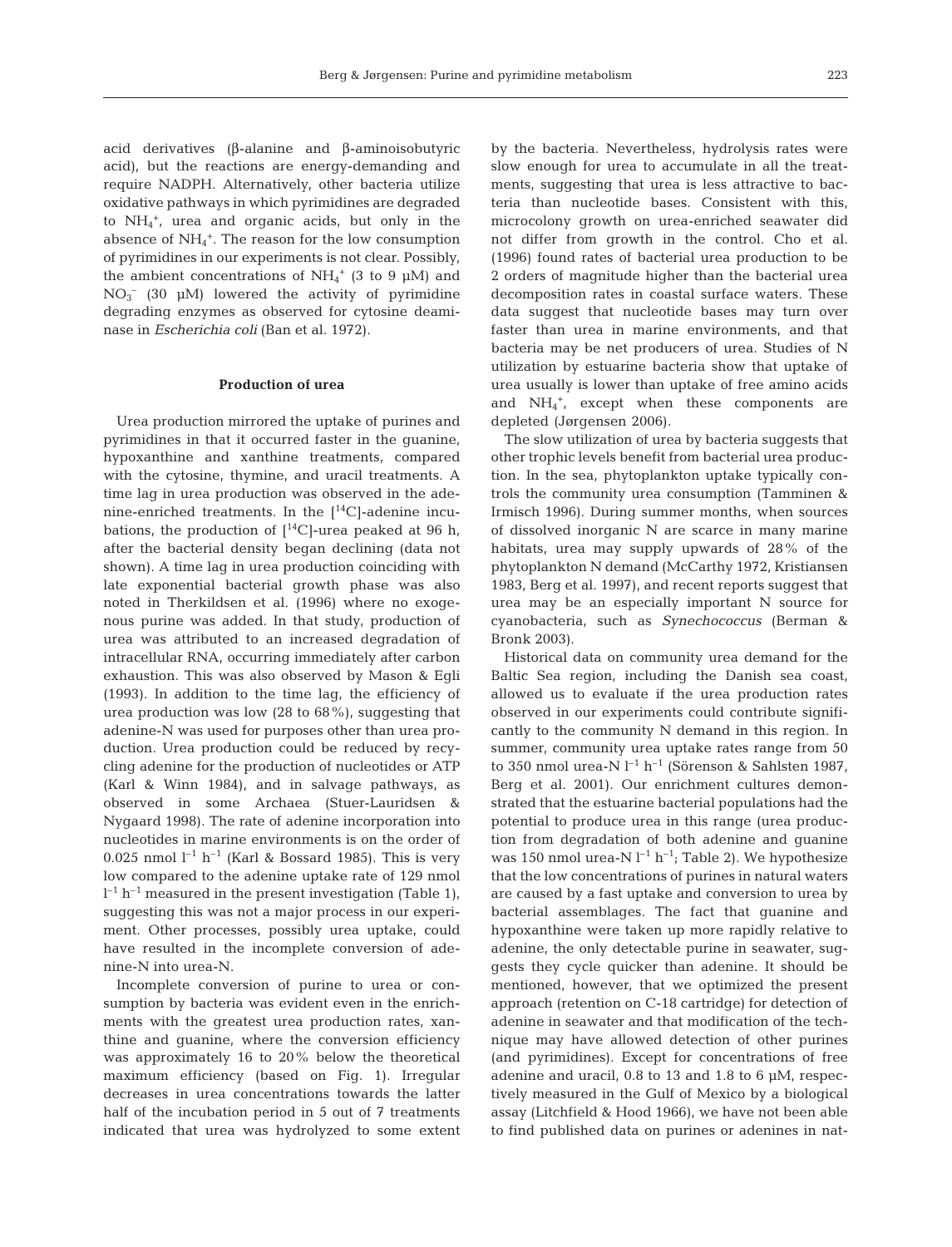ural waters. The concentration of adenine in Øresund (range  $0.015$  to  $0.053$   $\mu$ M) is lower than the range found by Litchfield & Hood (1966), though the 2 analytical methods may not be directly comparable. We

Table 2. Purine and pyrimidine uptake rates and urea production rates based on changes in concentration over time in Fig. 4

|              | Uptake rate <sup>a</sup><br>(nmol $N l^{-1} h^{-1}$ ) | Urea production rate <sup>b</sup><br>(nmol $N l^{-1} h^{-1}$ ) |
|--------------|-------------------------------------------------------|----------------------------------------------------------------|
| Adenine      | 129                                                   | 50                                                             |
| Guanine      | 264                                                   | 100                                                            |
| Hypoxanthine | 210                                                   | 130                                                            |
| Xanthine     | 207                                                   | 90                                                             |
| Cytosine     | 24                                                    | 20                                                             |
| Thymine      | 7                                                     | 20                                                             |
| Uracil       | 30                                                    | 10                                                             |

<sup>a</sup>Adenine uptake based on 96 h; quanine, hypoxanthine and xanthine uptake over 48 h; cytosine, thymine and uracil uptake over 141 h

bUrea production based on the first 48 h of incubation due to concurrent uptake later in the time course



Fig. 6. (A) Purine and pyrimidine uptake as a function of total bacterial biomass in microcolonies (combination of Figs. 3A & 5D):  $y = 6 \times 10^{-7} x - 0.0627$ ; p < 0.01. (B) Urea production as a function of total bacterial biomass in microcolonies (combination of Figs. 3B & 5D): *y* = 2 × 10–7 *x* – 0.0155; p < 0.01

assume that the apparent low ambient concentrations of purines and pyrimidines reflect a high microbial potential for degradation of these compounds.

#### **Microcolony growth**

The formation of microcolonies on the filters floating on water enriched with urea, purines, pyrimidines and intermediates agreed well with the bacterial capacity for uptake of these compounds (Figs. 3, 5 & 6). Although the number of colonies on the filters explained slightly less of the variation in substrate utilization  $(r^2 =$ 0.87) compared with total bacterial biomass  $(r^2 = 0.92)$ , Fig. 6), our microcolony observations agree well with other microcolony studies in which the number of colonies was found to represent the substrate utilization (Højberg et al. 1997).

The present correlation between substrate utilization and colony density and/or biomass, may have been influenced by the relative number of microcolonies produced. Initially ca.  $2 \times 10^5$  bacteria were added to each filter, but only 17 to 88 of these bacteria

> produced microcolonies, assuming that each colony originated from one bacterium. The low number of viable cells on the filters may have been caused by desiccation of the bacteria, as the filters remained uncovered when floating in the petri-dishes. To circumvent desiccation, siliconeembedding of bacteria on top of the filters has been applied in other microcolony studies (Højberg et al. 1997). Further, the small number of viable cells may have been caused slow diffusion of nutrients through the filter pores, effectively resulting in nutrient limitation of the cells. Using a more permeable filter that allows for greater diffusion of substrates may circumvent this problem. Fry & Zia (1982) found that 10 to 20% of freshwater bacteria (based on epifluorescent microscopy counts) were able to form microcolonies on agar slides, and only when the medium was enriched with a mixture of casein, peptone and starch. This suggests that even under complete nutrient sufficiency another factor limits growth. Despite the potential limitations of the microcolony approach, the agreement between the microcolony biomass index and the uptake of purines and pyrimidines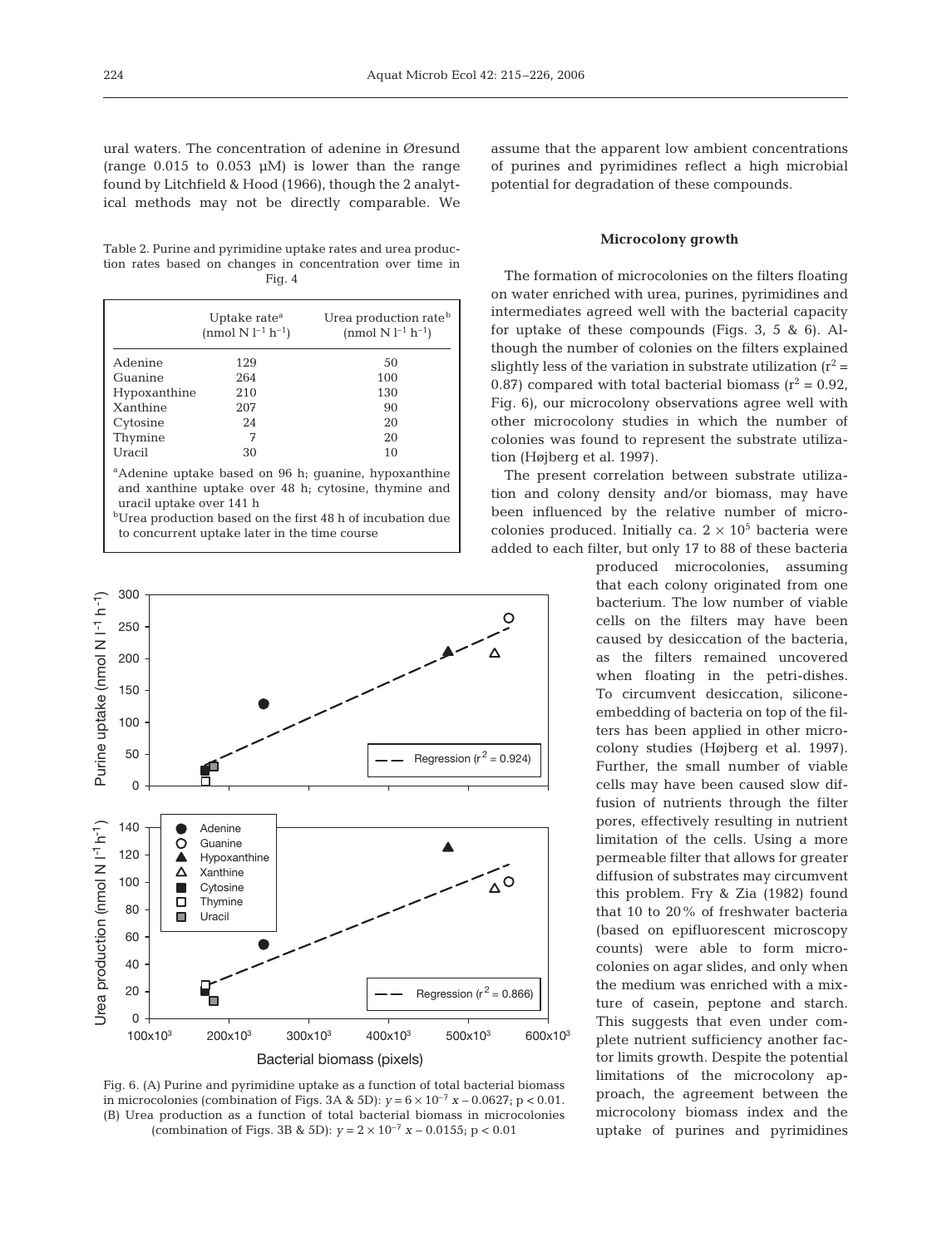suggests that the microcolony formation mirrors a true metabolic potential among estuarine bacteria.

A disadvantage of the present microcolony biomass index is the time-consuming computer manipulation of the individual microcolonies, especially when the microcolony staining includes extracellular products, as in our case. The present digital manipulation of the microphotographs to remove extracellular material could also have influenced the actual cell size in some cases. Application of more DNA-specific fluorochromes than acridine orange will undoubtedly minimize the problem of interference of extracellular material.

Our observation of a grouping in bacterial cell size in microcolonies, ranging from small cells (<100 pixels; guanine, hypoxanthine and xanthine), intermediate cells (120 to 140 pixels; control, urea and pyrimidines), to large cells (>160 pixels; adenine), on the different media may indicate that different metabolic types of bacteria were produced. The present coincidence of small cells and a fast purine metabolism may reflect that enrichment with guanine, hypoxanthine and xanthine led to selection of bacteria with a small cell size, in contrast to bacteria with a larger size growing on the other media. Molecular analysis of bacteria in the microcolonies would have allowed a more precise indication of genotypic relationships among bacteria growing on the different media.

An advantage of the microcolony technique, in addition to isolating bacteria that can grow on a specific substrate, is the ability to physically separate bacteria growing on the filters from their potential grazers. This may be the reason for the good agreement between the microcolony biomass and rates of substrate uptake, as compared to the poorer agreement between bacterial abundance in the enriched incubation flasks and substrate uptake. Nanoflagellates were observed in some treatments at 141 h, but it cannot be excluded that grazing protists occurred earlier in some of the incubations and may have played a role in a bacterial abundance not matching the substrate depletion. As such the microcolony technique may provide an advantage when working with natural aquatic communities where separating bacteria from their grazers is desirable.

Our data demonstrate that natural marine bacterial populations have a high potential for cycling purines and their intermediates, while pyrimidines are less labile. The exception to this was the purine adenine which was intermediate in lability between purines and pyrimidines. Bacterial catabolism of purines and their intermediates appears to be an important process in the production of urea in coastal marine systems. Because coastal marine bacteria act as net producers of urea, they may serve as a source of urea-N for phytoplankton.

*Acknowledgements.* We thank R. E. Jensen for skilful technical assistance, M. Hansen for help with the image software and 2 referees for valuable comments on the manuscript. This study was supported by grants from the Danish Strategic Environmental Program II and the Danish Natural Sciences Research Council to N.O.G.J.

#### LITERATURE CITED

- Antia NJ, Harrison PJ, Oliveira L (1991) The role of dissolved organic nitrogen in phytoplankton nutrition, cell biology and ecology. Phycologia 30:1–89
- Antia NJ, Berland BR, Bonin DJ, Maestrini SY (1975) Comparative evaluation of certain organic and inorganic sources of nitrogen for phototrophic growth of marine microalgae. J Mar Biol Assoc UK 55:519–533
- Ban J, Vitale L, Kos E (1972) Thymine and uracil catabolism in *Escherichia coli*. J Gen Microbiol 73:267–272
- Berg GM, Glibert PM, Lomas MW, Burford MA (1997) Organic nitrogen uptake and growth by the chrysophyte *Aureococcus anophagefferens* during a brown tide event. Mar Biol 129:377–387
- Berg GM, Glibert PM, Jørgensen NOG, Balode M, Purina I (2001) Variability in inorganic and organic nitrogen uptake associated with riverine nutrient input in the Gulf of Riga, Baltic Sea. Estuaries 24:204–214
- Berman T, Bechemin C, Maestrini SY (1999) Release of ammonium and urea from dissolved organic nitrogen in aquatic ecosystems. Aquat Microb Ecol 16:295–302
- Berman T, Bronk DA (2003) Dissolved organic nitrogen: a dynamic participant in aquatic ecosystems. Aquat Microb Ecol 31:279–305
- Binnerup SJ, Jensen DF, Thordal-Christensen H, Sørensen J (1993) Detection of viable but non-culturable *Pseudomonas fluorescens* DF57 in soil using a microcolony epifluorescence technique. FEMS Microbiol Ecol 12:97–105
- Cho BC, Park MG, Shim JH, Azam F (1996) Significance of bacteria in urea dynamics in coastal surface waters. Mar Ecol Prog Ser 142:19–26
- DeMoll E, Auffenberg T (1993) Purine metabolism in *Methanococcus vannielii*. J Bacteriol 175:5754–5761
- Eschmann K, Kaltwasser H (1980) Inhibition of purine utilization by adenine in *Alcaligenes eutrophus* H16. Arch Microbiol 125:29–34
- Fry JC, Zia T (1982) Viability of heterotrophic bacteria in fresh-water. J Gen Microbiol 128:2841–2850
- Hassan HF, Coombs GH (1988) Purine and pyrimidine metabolism in parasitic protozoa. FEMS Microbiol Rev 4:47–83
- Hobbie JE, Daley RJ, Jasper S (1977) Use of nuclepore filters for counting bacteria by fluorescence microscopy. Appl Environ Microbiol 33:1225–1228
- Højberg O, Binnerup SJ, Sørensen J (1997) Growth of silicone-immobilized bacteria on polycarbonate membrane filters, a technique to study microcolony formation under anaerobic conditions. Appl Environ Microbiol 63: 2920–2924
- Jørgensen NOG (2006) Uptake of urea by estuarine bacteria. Aquat Microb Ecol 42:227–242 (this issue)
- Karl DM, Bossard P (1985) Measurement of microbial nucleic acid synthesis and specific growth rate by  ${}^{32}PO_4$  and [ 3 H]adenine: field comparison. Appl Environ Microbiol 50: 706–709
- Karl DM, Winn CD (1984) Adenine metabolism and nucleic acid synthesis: applications to microbiological oceanography. In: Hobbie J, Williams P (eds) Heterotrophic activity in the sea. Plenum Press, New York, p 197–216